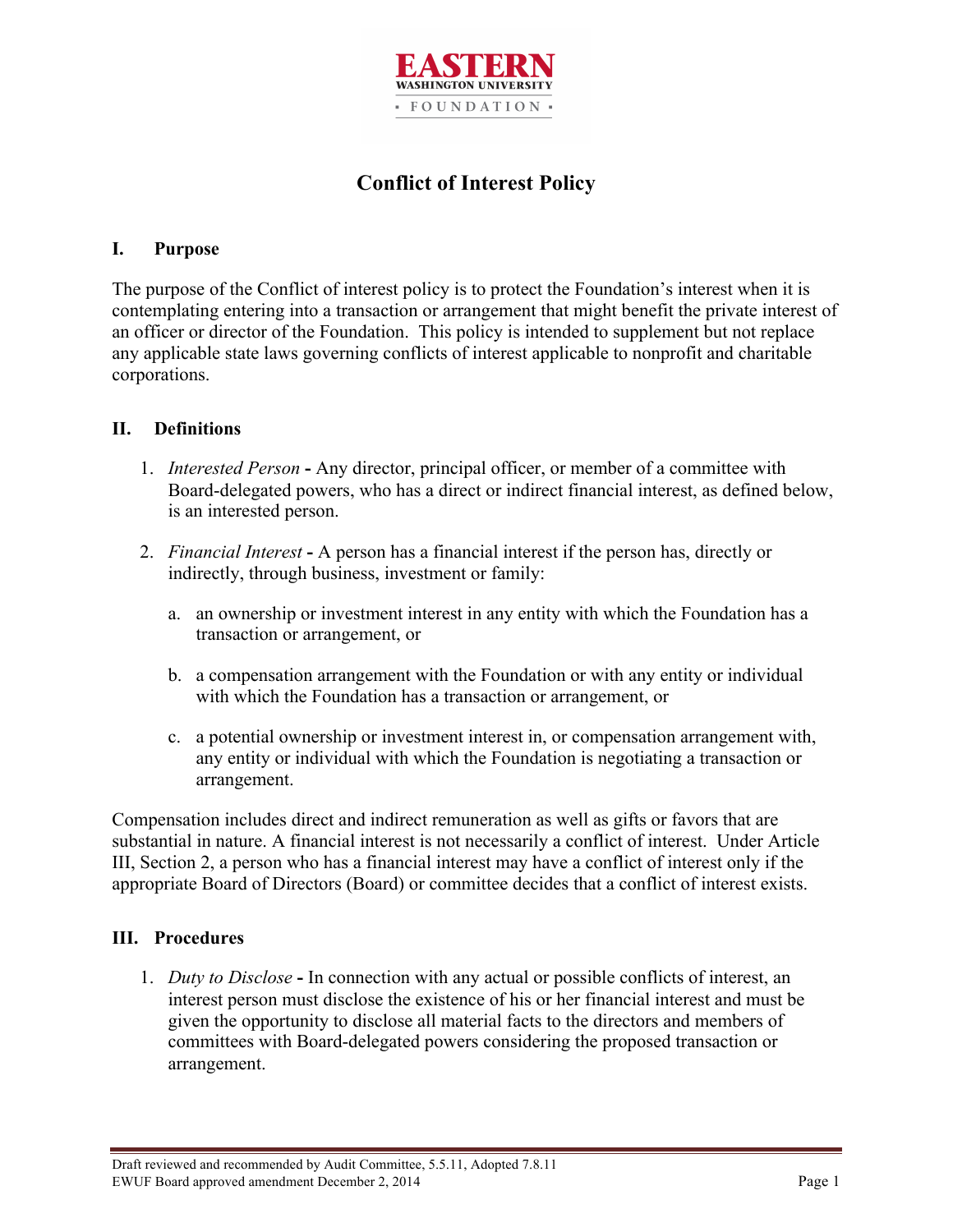

- 2. *Determining Whether a Conflict of Interest Exists* **-** After disclosure of the financial interest and all material facts, and after any discussion with the interested person, he/she shall leave the Board or committee meeting while the determination of a conflict of interest is discussed and voted upon. The remaining Board or committee members shall decide if a conflict of interest exists.
- 3. *Procedures for Addressing the Conflict of Interest* **-** An interested person may make a presentation at the Board or committee meeting, but after such presentation, he/she shall leave the meeting during the discussion of, and the vote on, the transaction or arrangement that results in the conflict of interest.
	- a. The chairperson of the Board of the committee shall, if appropriate, appoint a disinterested person or committee to investigate alternatives to the proposed transaction or arrangement.
	- b. After exercising due diligence, the Board or committee shall determine whether the Foundation can obtain a more advantageous transaction or arrangement with reasonable efforts from a person or entity that would not give rise to a conflict of interest.
	- c. If a more advantageous transaction or arrangement is not reasonably attainable under circumstances that would not give rise to a conflict of interest, the Board or committee shall determine by a majority vote of the disinterested directors whether the transaction or arrangement is in the Foundation's best interest and for its own benefit and whether the transaction is fair and reasonable to the Foundation and shall make its decision as to whether to enter into the transaction or arrangement in conformity with such determination.
- *4. Violations of the Conflicts of Interest Policy -* If the Board or committee has reasonable cause to believe that a member has failed to disclose actual or possible conflicts of interest, it shall inform the member of the basis for such belief and afford the member an opportunity to explain the alleged failure to disclose.
	- a. If after hearing the response of the member and making such further investigation as may be warranted in the circumstances, the Board or committee determines that the member has in fact failed to disclose an actual or possible conflict of interest, it shall take appropriate action by notifying the Chair of the Board and the Chair of the Audit Committee, who shall take appropriate corrective action.

# **IV. Records of Proceedings**

The minutes of the Board and all committee with Board-delegated powers shall contain:

1. The names of the individuals who disclosed or otherwise were found to have a financial interest in connection with an actual or possible conflict of interest, the nature of the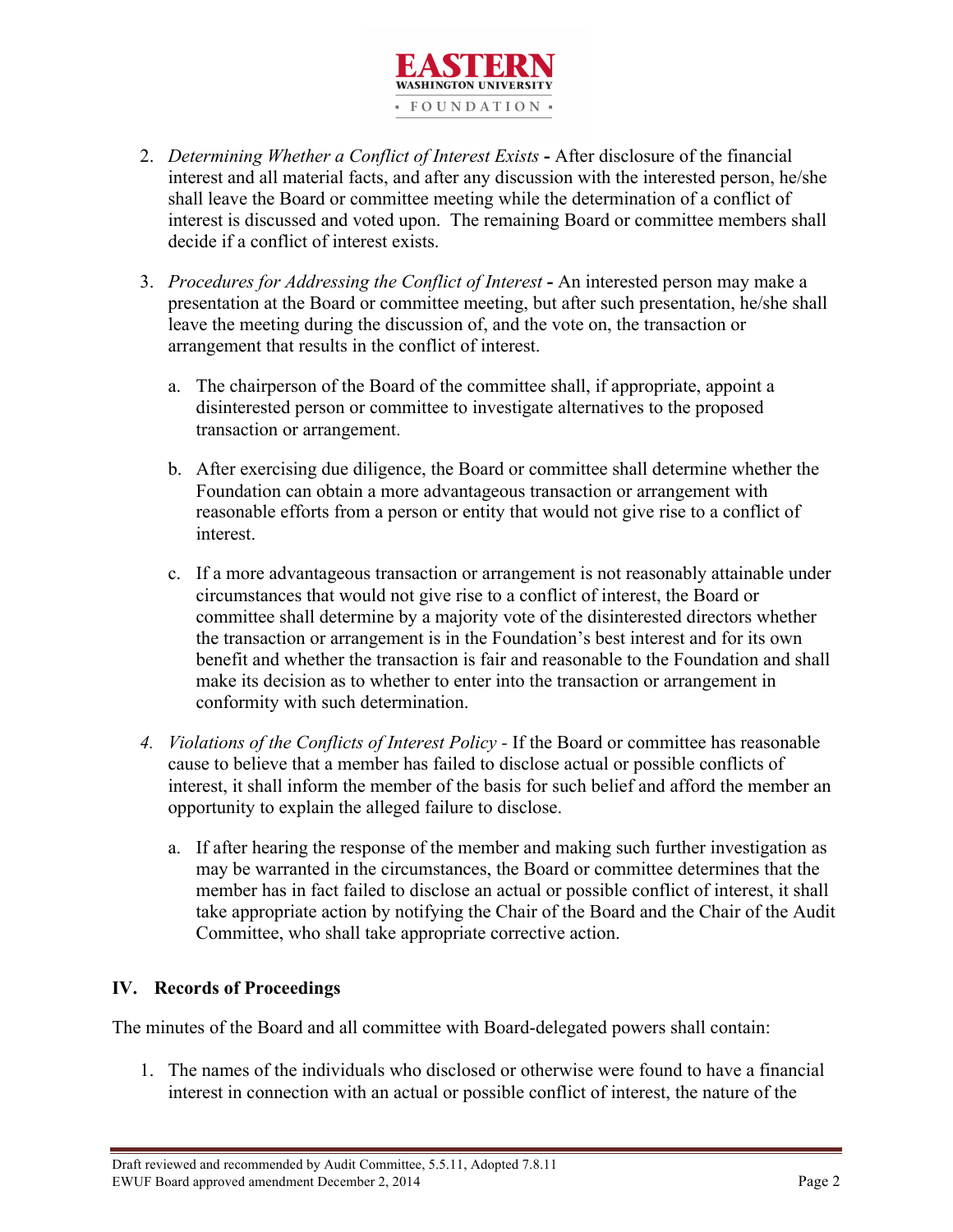

financial interest, any action taken to determine whether a conflict of interest was present, and the Board's or committee's decision as to whether a conflict of interest in fact existed.

2. The names of the individuals who were present for discussions and votes relating to the transaction or arrangement, the content of the discussion, including any alternatives to the proposed transaction or arrangement, and a record of any votes taken in connection therewith.

#### **V. Acknowledgment Statements**

Each director, principal officer and member of a committee with Board-delegated powers shall sign a statement which affirms that such person:

- 1. has received a copy of the conflicts of interest policy;
- 2. has read and understands the policy;
- 3. has agreed to comply with the policy; and
- 4. understands that the Foundation is a charitable organization and that in order to maintain its federal tax exemption it must engage primarily in activities which accomplish one or more of its tax-exempt purposes.

#### **VI. Annual Reviews**

To ensure that the Foundation operates in a manner consistent with its charitable purposes and that it does not engage in activities that could jeopardize its status as an organization exempt from federal income tax, an annual review by the Audit Committee will be conducted. The annual review may include the following:

a. Whether financial transactions, contracts for services, and other arrangements with individuals and organizations conform to written policies, are properly recorded, reflect reasonable payments for goods and services, further the Foundation's charitable purposes and do not result in inurement or impermissible private benefit.

#### **VII. Use of Outside Experts**

In conducting the annual review provided for in Article VI, the Audit Committee may, but need not, use outside advisors. If outside experts are used, their use shall not relieve the Committee of its responsibility for ensuring that the annual reviews be conducted where appropriate.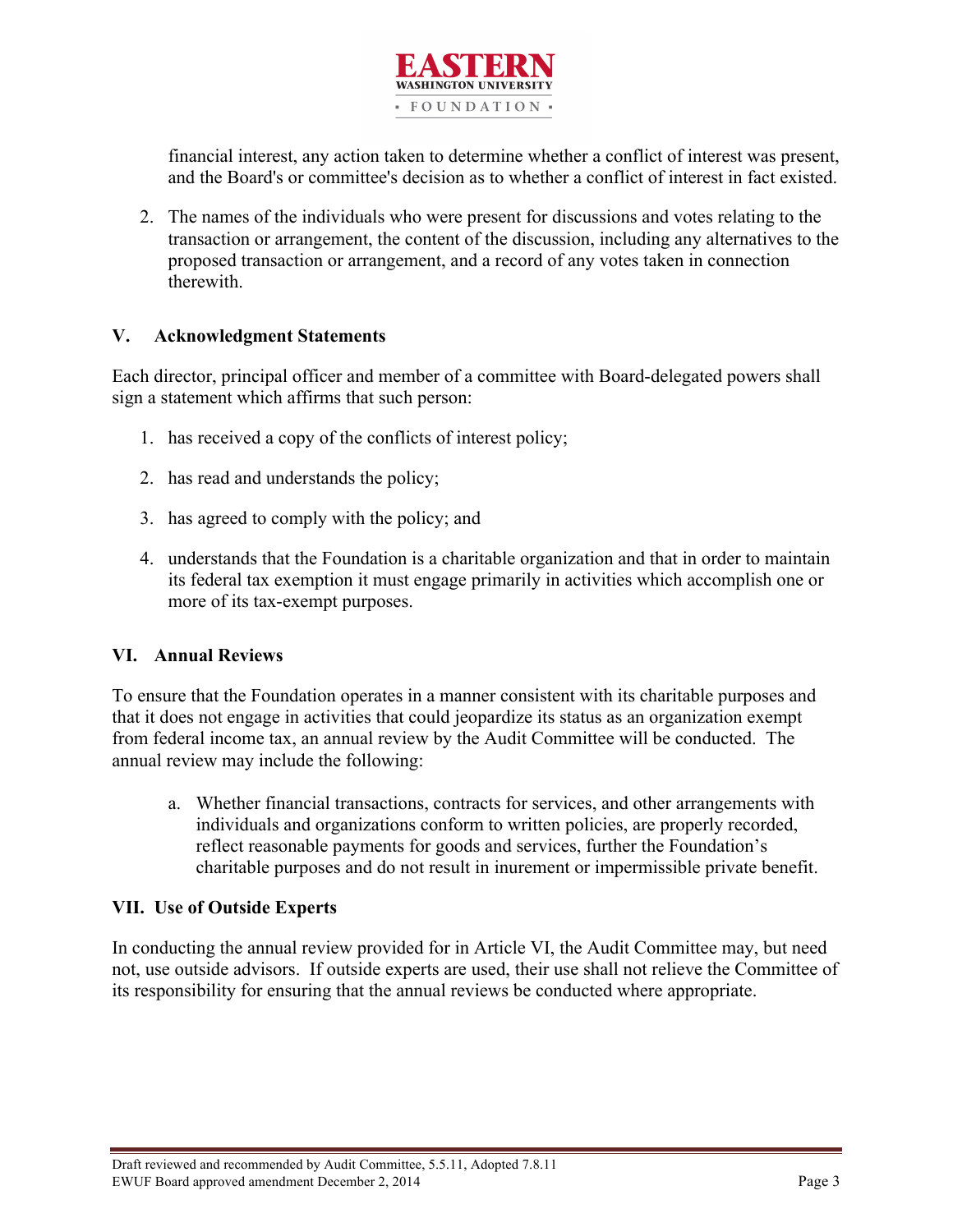

### **VIII. Confidentiality**

It is the policy of Eastern Washington University Foundation that board members of the foundation will not disclose confidential information belonging to, or obtained through their affiliation with Eastern Washington University Foundation to any person, including their relatives, friends, and business and professional associates unless Eastern Washington University Foundation has authorized disclosure. The Foundation shall identify information that is considered confidential